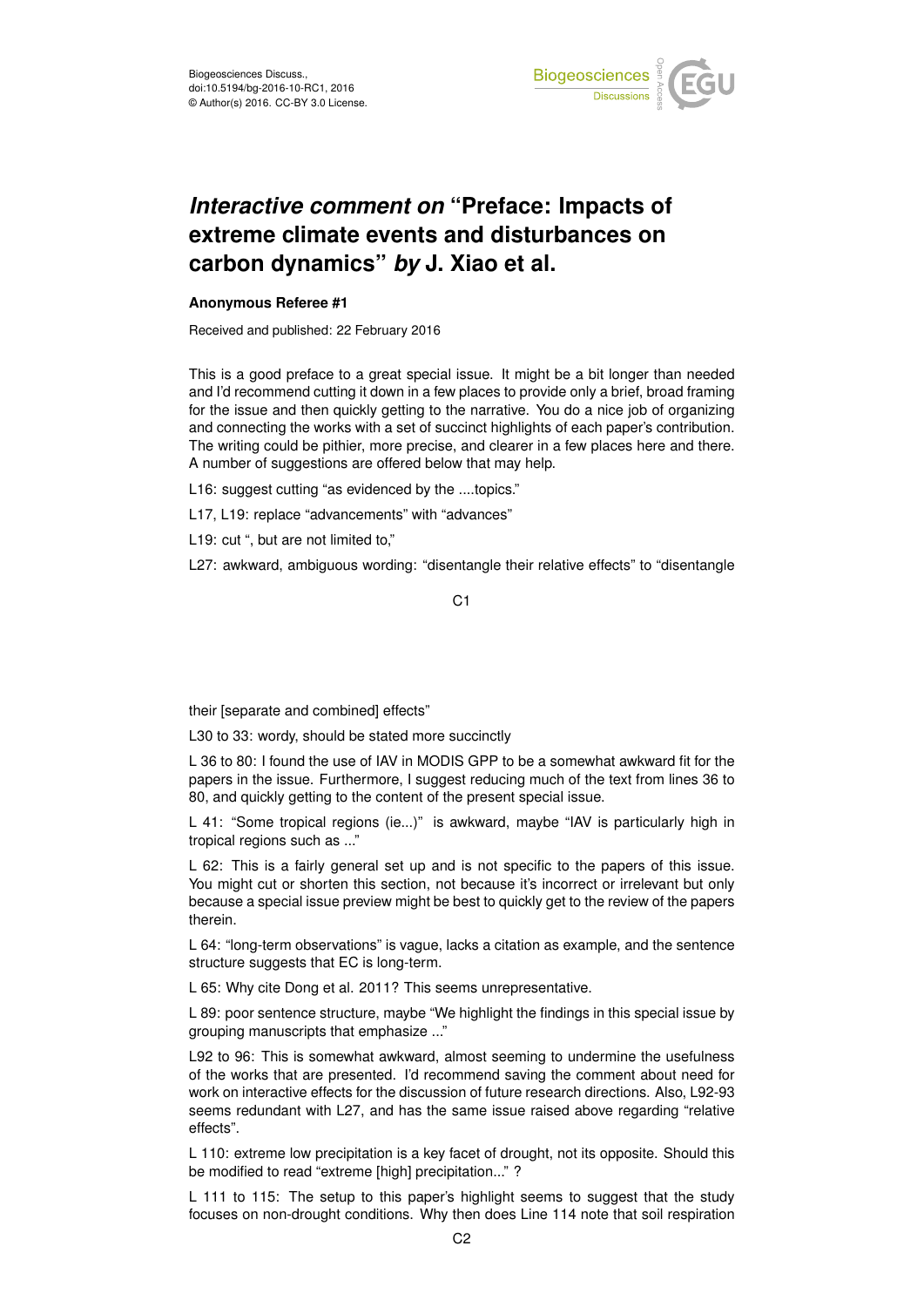would decrease if soil moisture continued to decrease? The narrative reasoning is incongruous here and should be fixed.

L 120: Replace "positive" and "negative" with something clearer. What is a "positive" response of a biome? Is it higher GPP, higher Respiration, higher NEP, higher biodiversity?

L 139 to 143: This statement does not seem to be justified. Winter and spring are not key seasons for metabolic activity in irrigated croplands so the leading statement about smaller effects on the overall annual carbon balance seems to be misleading.

L 143 to 144: "Combined..." This comment about the importance of timing and magnitude does not appear to be a synthesis statement, pertaining to only one study of those highlighted in the special issue.

L 145 to 147: "[However], extreme temperature events occurr[ing] in the growing season could substantially alter carbon fluxes, while those events occurr[ing] during ..."

L 145 to 147: This statement seems to correct or more correctly state the one above (L139 to 143).

L 155: Include citation to: Ghimire B, Williams CA, Collatz GJ, Vanderhoof M, Rogan J, Kulakowski D, Masek JG (2015) "Large Carbon Release from Bark Beetle Outbreaks across Western United States Imposes Climate Feedback", Global Change Biology, doi: 10.11/gcb.12933.

L 159 to 160: clarify "benefit of herbivory to undamaged trees" and also, does this include understory non-tree species?

L 161 to 163: It seems the study highlighted here only looked at MPB and if so, how could it suggest that the impacts of herbivore outbreak depend on the type of herbivore?

L 166: It seems redundant to include NEP and "carbon exchange between the land

and the atmosphere" given that NEP typically includes CO2 and that non CO2 carboncontaining molecules are rarely emphasized and do not seem to have been emphasized in the studies included in this special issue.

L 166: It might make sense to clarify what is meant by "subsequent changes in NEP" by noting the relevant processes such as respiration of disturbance-killed biomass, and any changes to net primary productivity.

L 173 to 174: Check the units on your trend, which should be Tg C yr-1 yr-1... 8 to 18 Tg C yr-1 is pretty big. Should this be over an interval of time?

L 207: The geographic domain of the Zhou et al. study should be reported. Was it global? Was it in North America or Europe? The Amazon? The quantitative figures reported must be region specific.

L 220 to 223: this statement is very general and does not offer much in the way of findings.

L 222: "vulnerable" seems to be an odd term. All forests would be vulnerable only some are targeted because of economic value and modes of production.

L 224: This heading "time since disturbance" does not appear to be a good fit for the studies highlighted below. You might think about a different heading / grouping.

L 228: "near the site" is vague and unclear.

L 230: This paper does not seem to belong under the heading "Time since disturbance". Can it be better linked to the flow of the preview?

L 232: Replace "found" with "supported the notion that". This is not a new finding, really, and is model based, so it seems somewhat out of place to state that it was "found".

L 234: Maybe connect these sentences... "carbon sink conditions, highlighting the importance of ..."

C3